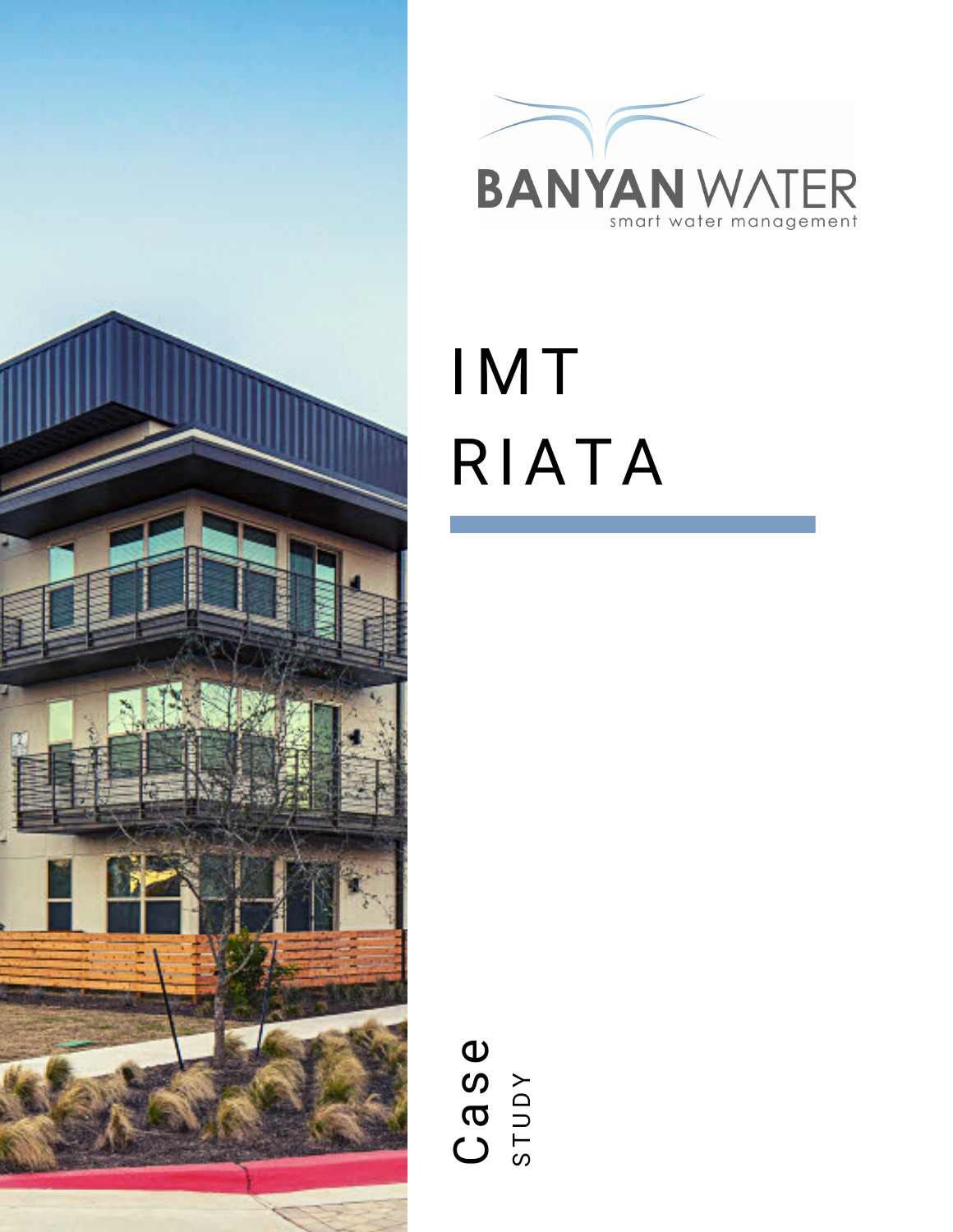## THE SITUATION: A LARGE PROPERTY WITH COMPLEX WATER NEEDS

LARGEST MULTIFAMILY COMMUNITY IN CENTRAL TEXAS SAVES 52 MILLION GALLONS OF WATER EACH YEAR

IMT Residential's RIATA is the largest multifamily community in Central Texas and is one of Banyan Water's oldest customers. The property covers 160 acres and 2,044 unites with a complex irrigation system. Austin, Texas, where RIATA is located, has only recently recovered from a longterm drought which made landscape maintenance especially challenging for several years.

### **2018 HIGHLIGHTS**

- 52 million gallons of water saved in 2018
- Annual savings for 350 households
- 79% reduction in irrigation water use in 2018

#### **A LONG-TERM PARTNERSHIP**

IMT Residential partnered with Banyan Water because of their ability to manage large and complex properties while saving water.

Banyan Water uses its smart technologies and comprehensive services to provide a turnkey solution: actively managing soil moisture to irrigate only what is required.

What's more, Banyan Water's technology monitors water flow across the property and immediately detects leaks or unusual water use. Lisa Soto, Senior Community Manager for RIATA, says, "I don't ever have to worry. Banyan Water does everything and keeps me informed of any repairs that need to be made, and I know that they will always have a solution for us."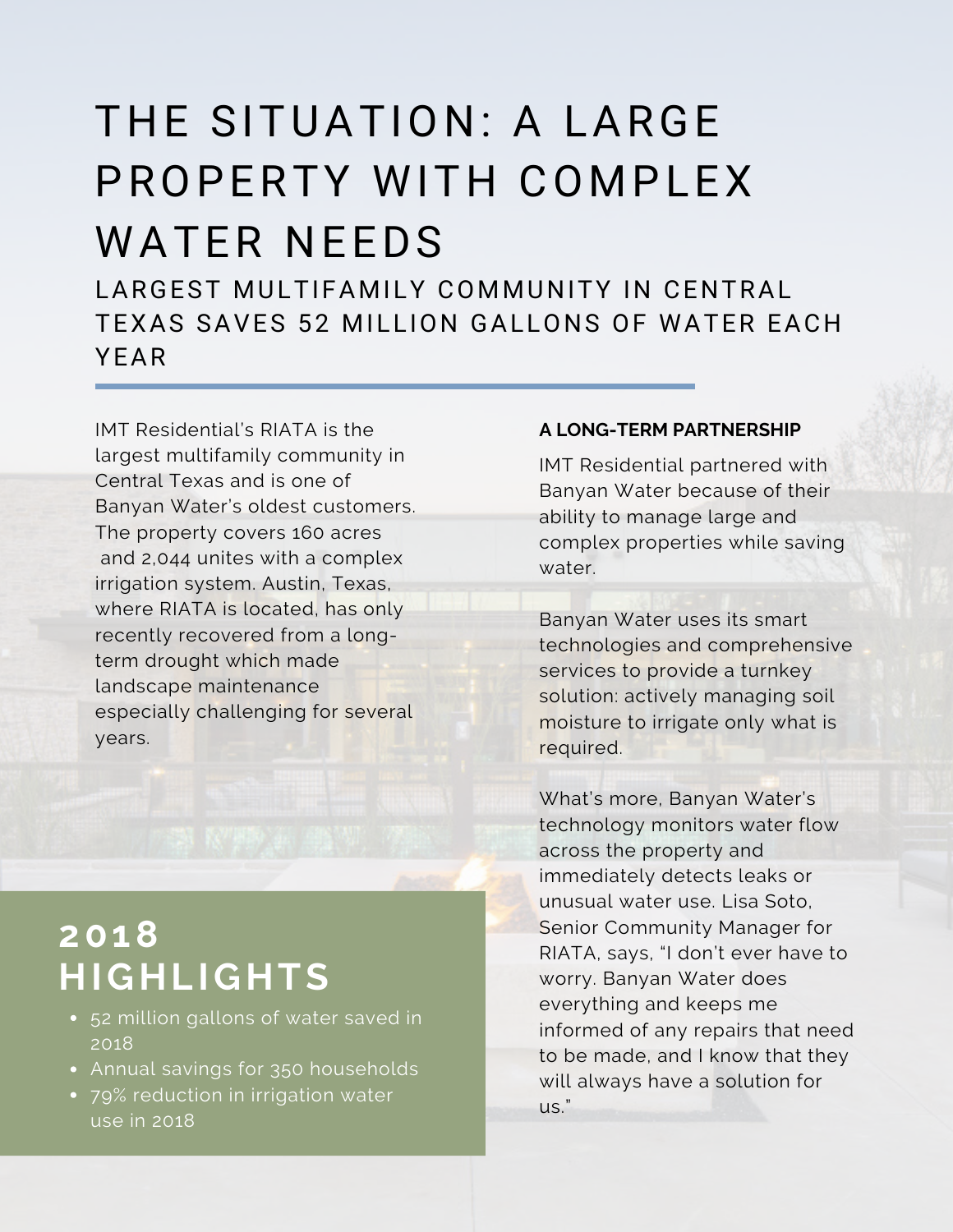### WATER SAVINGS AND NOI IMPACT

By saving over 52 million gallons of water in 2018, IMT RIATA exemplifies how easily businesses can implement Banyan Water's technologies and expertise to make considerable impacts on operating budgets and natural resources.

With Banyan's help, RIATA was able to enroll in the City of Austin's Alternative Irrigation Compliance Pilot Program, allowing them more flexibility in watering schedules even during drought-related water restrictions. As that program has changed and developed, RIATA and Banyan Water have provided regular feedback to Austin Water.

Being an active partner and contributing regular feedback have not only helped RIATA to stay in compliance during times of drought but has also created a positive partnership between the three organizations.

Along with the financial and environmental benefits, Soto appreciates that Banyan Water's team takes its job to heart and makes her staff feel like they really care. "It's not just about the company or technology, but the people that work for Banyan, too. We trust them completely."

"I don't ever have to worry. Banyan Water does everything and keeps me informed of any repairs that need to be made, and I know that they will always have a solution for us."

### **COMMUNITY IMPACT**

The ongoing need for water conservation and recent legislation in Texas, such as the State Water Plan, continue to highlight the need for real water sustainability solutions. With Banyan's technologies and services, RIATA is doing its part to conserve water every day. Their annual water savings are equivalent to the total water needs of over 350 households.